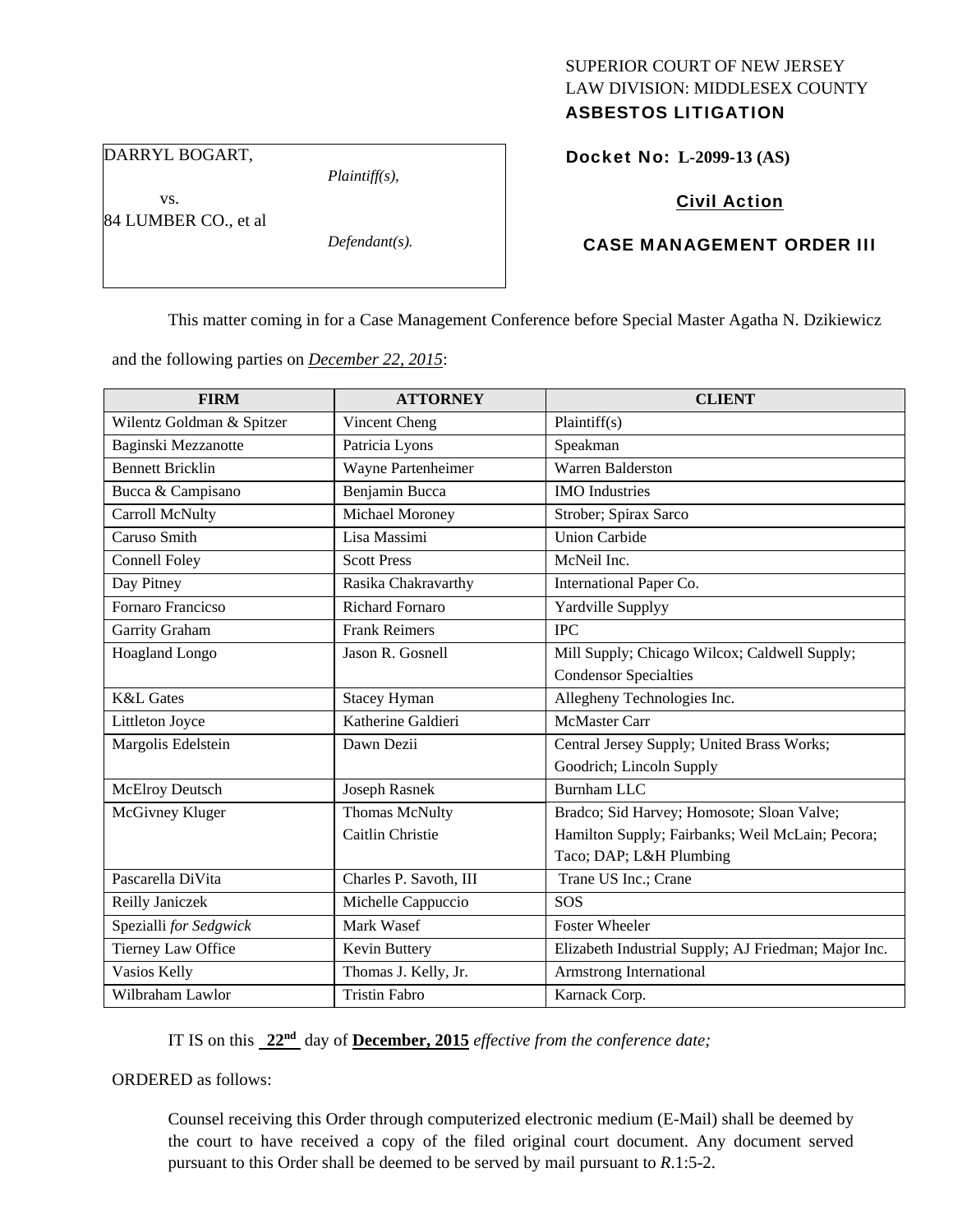### **DISCOVERY**

| January 29, 2016  | Plaintiff depositions shall be concluded by this date. Plaintiff's counsel shall<br>contact the Special Master within one week of this deadline if plaintiff depositions<br>are not completed by this date. |
|-------------------|-------------------------------------------------------------------------------------------------------------------------------------------------------------------------------------------------------------|
| February 29, 2016 | Fact discovery, including depositions, shall be completed by this date. Plaintiff's<br>counsel shall contact the Special Master within one week of this deadline if all fact<br>discovery is not completed. |
| March 31, 2016    | Depositions of corporate representatives shall be completed by this date.                                                                                                                                   |

#### **EARLY SETTLEMENT**

April 15, 2016 Settlement demands shall be served on all counsel and the Special Master by this date.

#### **SUMMARY JUDGMENT MOTION PRACTICE**

| April 15, 2016 | Plaintiff's counsel shall advise, in writing, of intent not to oppose motions by this date. |
|----------------|---------------------------------------------------------------------------------------------|
| April 29, 2016 | Summary judgment motions shall be filed no later than this date.                            |
| May 27, 2016   | Last return date for summary judgment motions.                                              |

#### **MEDICAL DEFENSE**

June 30, 2016 The defense medical examination of plaintiff(s) shall be completed by this date.

July 29, 2016 Defendants shall identify its medical experts and serve medical expert reports, if any, by this date. **In addition, defendants shall notify plaintiff's counsel (as well as all counsel of record) of a joinder in an expert medical defense by this date.** 

#### **LIABILITY EXPERT REPORTS**

June 30, 2016 Plaintiff shall identify its liability experts and serve liability expert reports or a certified expert statement by this date or waive any opportunity to rely on liability expert testimony.

July 29, 2016 Defendants shall identify its liability experts and serve liability expert reports, if any, by this date or waive any opportunity to rely on liability expert testimony.

#### **ECONOMIST EXPERT REPORTS**

June 30, 2016 Plaintiff shall identify its expert economists and serve expert economist report(s), if any, by this date or waive any opportunity to rely on economic expert testimony.

July 29, 2016 Defendants shall identify its expert economists and serve expert economist report(s), if any, by this date or waive any opportunity to rely on economic expert testimony.

\_\_\_\_\_\_\_\_\_\_\_\_\_\_\_\_\_\_\_\_\_\_\_\_\_\_\_\_\_\_\_\_\_\_\_\_\_\_\_\_\_\_\_\_\_\_\_\_\_\_\_\_\_\_\_\_\_\_\_\_\_\_\_\_\_\_\_\_\_\_\_\_\_\_\_\_\_\_\_\_\_\_\_\_\_\_\_\_\_\_\_\_\_\_\_\_\_\_\_\_\_\_\_\_\_\_\_\_\_\_